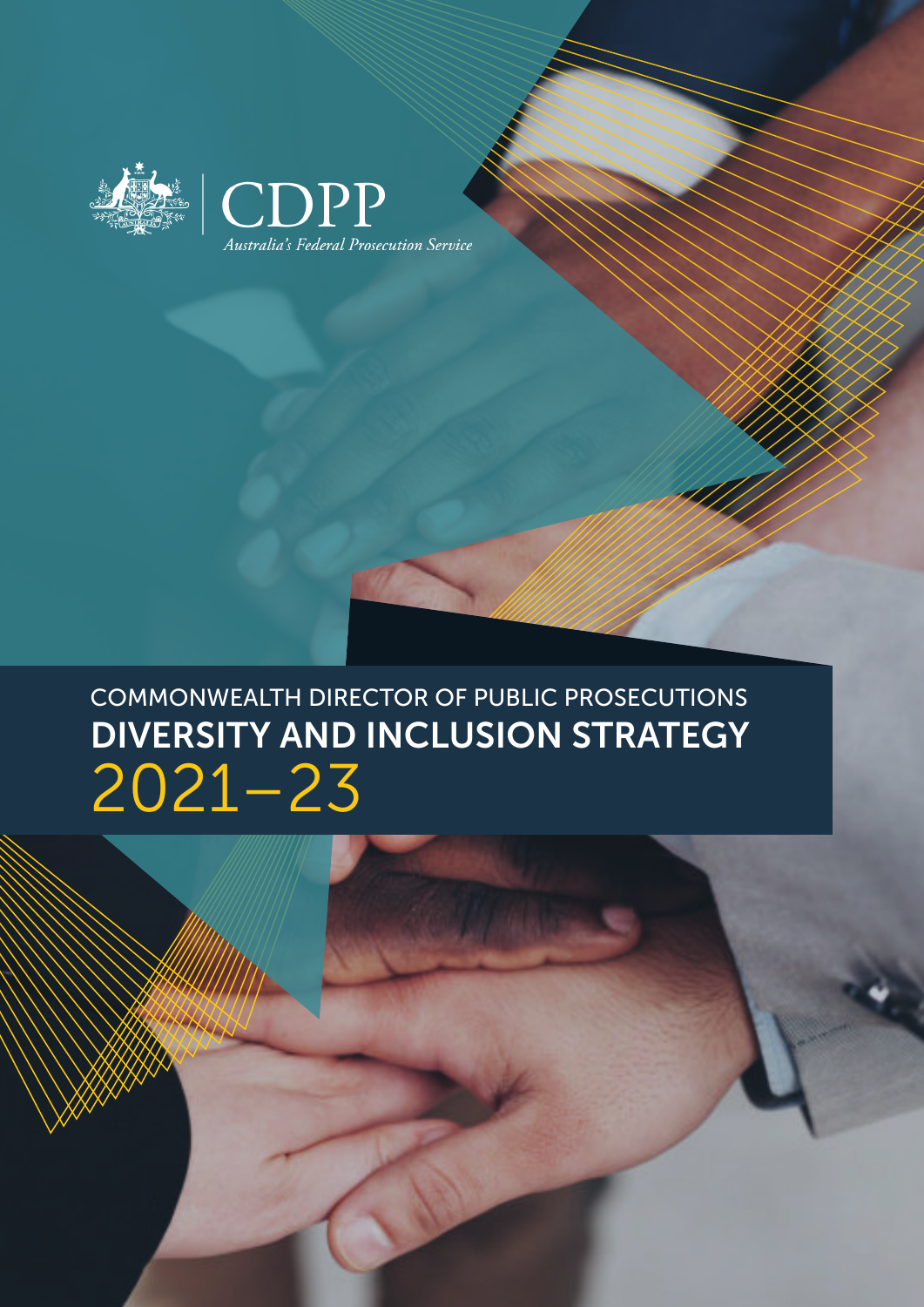#### Acknowledgement of Country

The Commonwealth Director of Public Prosecutions acknowledges the traditional owners and custodians of country throughout Australia and acknowledges their continuing connection to land, waters and community. We pay our respects to the people, the cultures and the elders past, present and emerging.

#### Commonwealth Director of Public Prosecutions Diversity and Inclusion Strategy

© Commonwealth of Australia 2022

ISSN 2653-1186

#### Copyright Notice

With the exception of the Commonwealth Coat of Arms, this work is licensed under a Creative Commons Attribution 4.0 International licence (CC BY 4.0) ([https://creativecommons.org/licenses/by/4.0/](mailto:https://creativecommons.org/licenses/by/4.0/?subject=)).



#### Attribution

This publication should be attributed as follows:

© Commonwealth of Australia, Commonwealth Director of Public Prosecutions, Commonwealth Director of Public Prosecutions Diversity and Inclusion Strategy

#### Use of the Coat of Arms

The terms under which the Coat of Arms can be used are detailed on the following website: [https://pmc.gov.au/cca](mailto:https://pmc.gov.au/cca?subject=)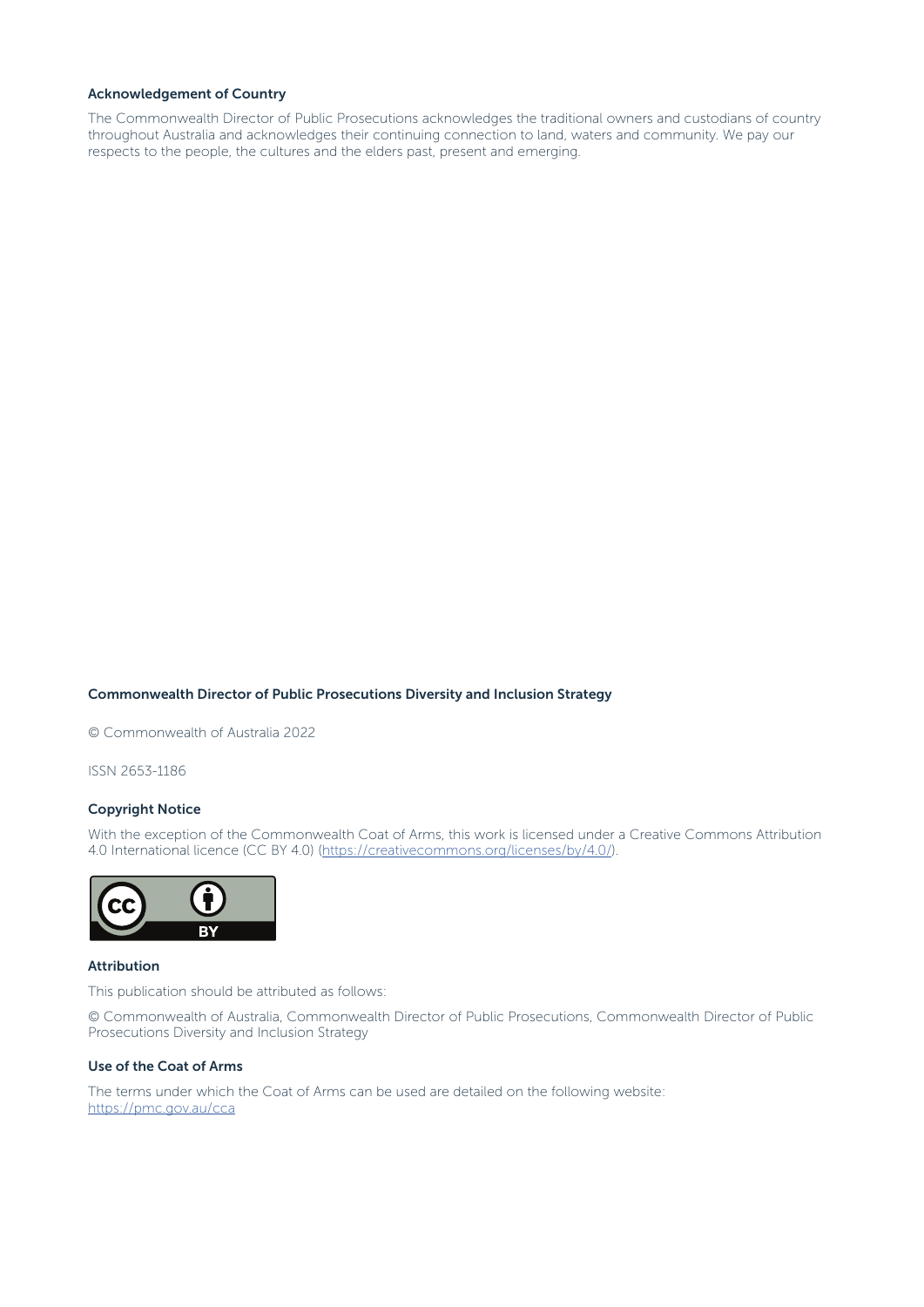### **Contents**

| Director's Foreword                             | $\mathbf 1$    |
|-------------------------------------------------|----------------|
| Our commitment                                  | $\overline{2}$ |
| Our principles                                  | $\overline{2}$ |
| Diversity and Inclusion in the CDPP             | 3              |
| What have we achieved so far?                   | $\overline{3}$ |
| <b>CDPP Diversity Profile</b>                   | $\overline{4}$ |
| <b>CDPP Diversity and Inclusion Network</b>     | 5              |
| <b>Monitoring our Progress</b>                  | 5              |
| Diversity and Inclusion Action Plan 2021-23     | 6              |
| Visibility                                      | 6              |
| Capability                                      | 7              |
| Capability continued                            | 8              |
| Inclusion                                       | 9              |
| <b>Inclusion continued</b>                      | 10             |
| Accountability and Reporting of the Action Plan | 11             |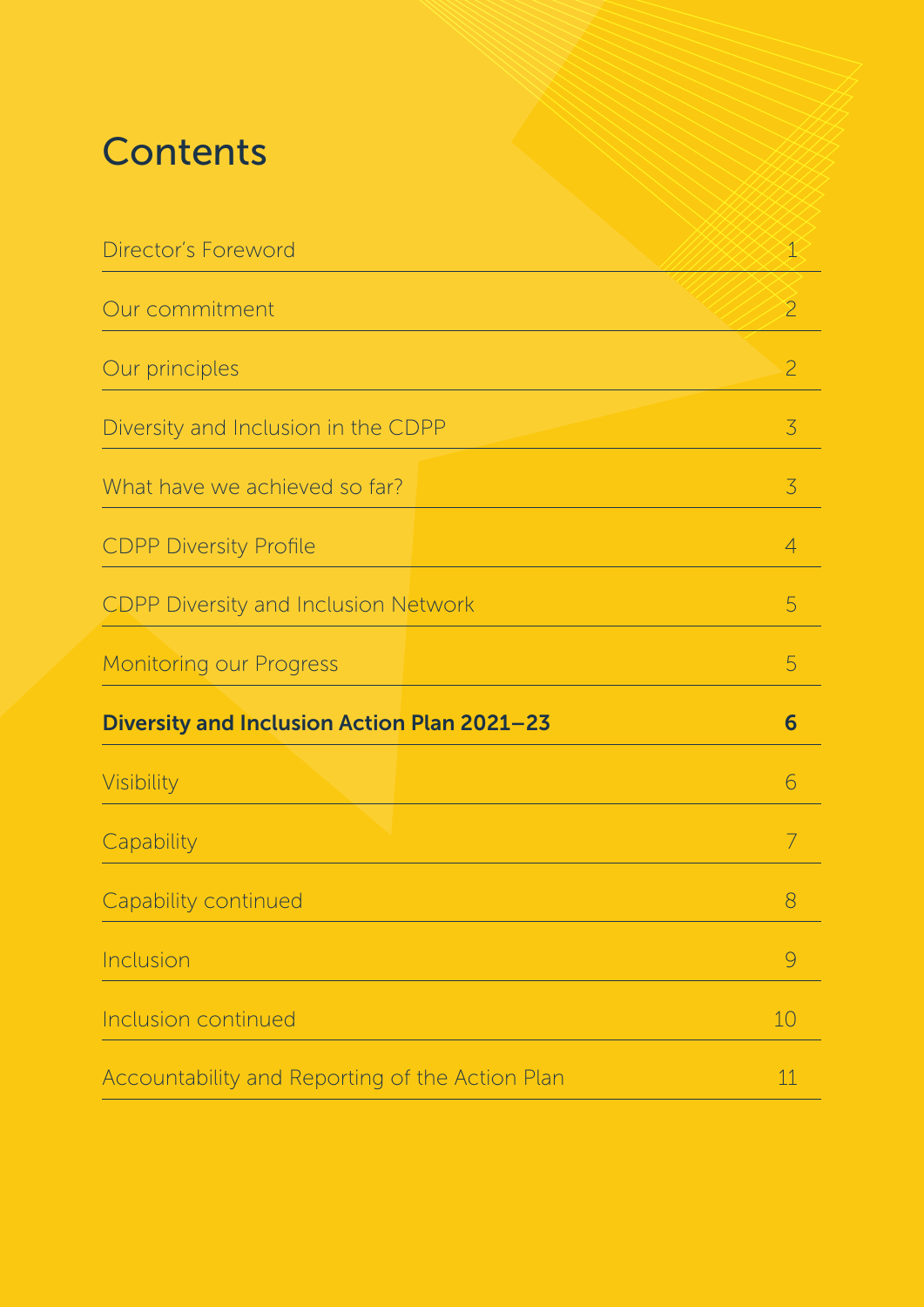# The CDPP strives to create a diverse and inclusive **"**

workplace culture made up of people who contribute to our success through their<br>personal perspectives,<br>"Yiews and ideas.<br><sup>Sarah McNaughton SC</sup> personal perspectives, views and ideas.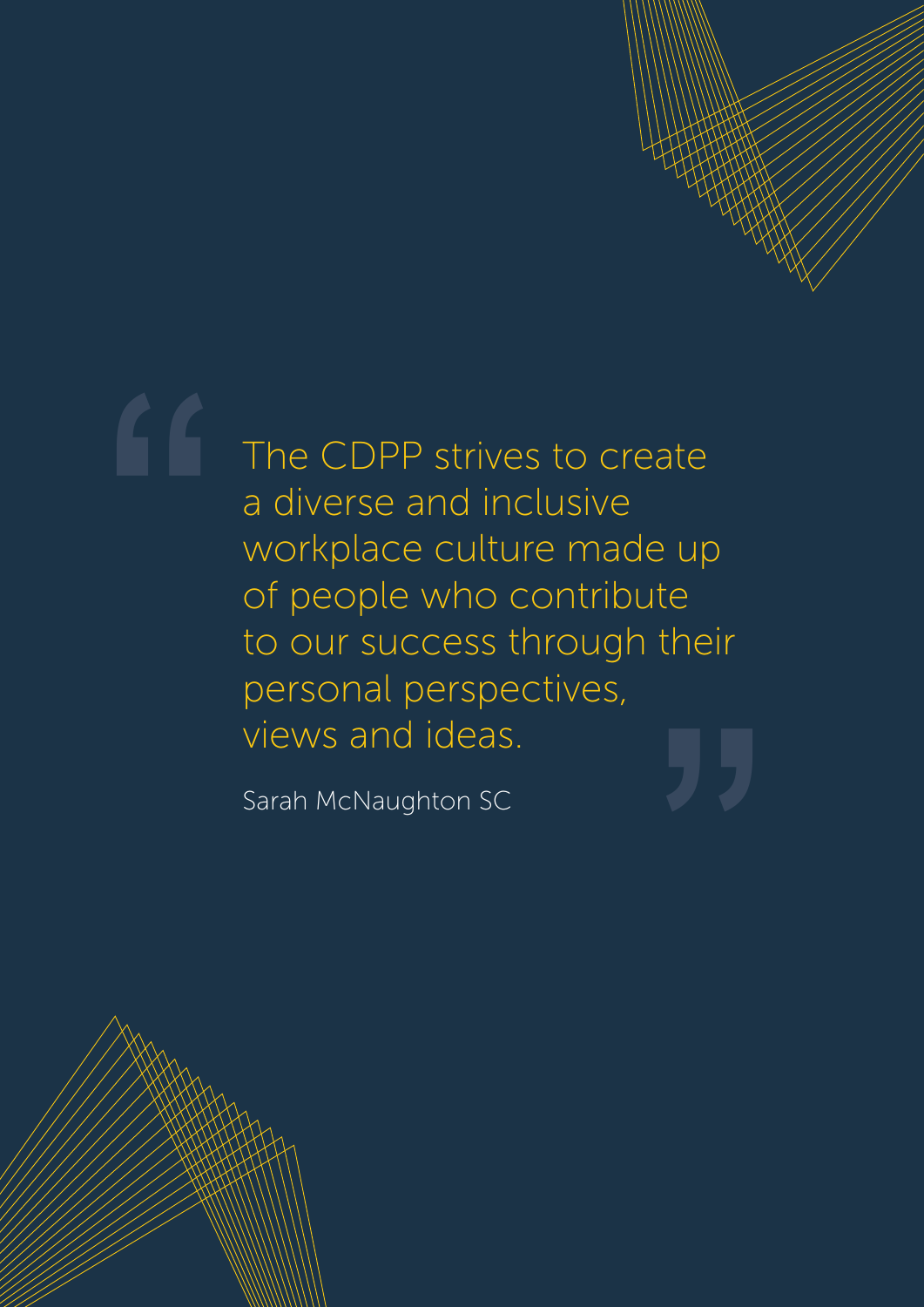<span id="page-4-0"></span>

### Director's Foreword

I am pleased to present the *CDPP Diversity and Inclusion Strategy 2021–23*.

Being inclusive means welcoming and accepting individual traits to broaden our thinking and how we act and interact with our colleagues, friends, and families. Understanding inclusion starts with understanding diversity.

With a purpose of increasing the level of understanding and awareness of diversity and inclusion across the organisation, this strategy will prepare us for more ambitious efforts in future years, underpinned by three key principles – visibility, capability and inclusion.

Following on from the Diversity and Inclusion Strategy 2018-20, this next iteration reaffirms our ongoing commitment to these goals. It provides a three year strategic roadmap to help the CDPP continue to build a more inclusive culture and progress our diversity efforts through practical actions.

As we continue our commitment, we will be supported in our efforts to further embed diversity and inclusion through our membership of the Diversity Council of Australia, which recognises that a workplace that is truly fair, inclusive and diverse, not only supports staff but ripples through to the broader society in which we live and work.

1

The key focus areas identified in the action plan are aligned with the strategy, the *People Action Plan 2020-22* and the *2021-25 CDPP Corporate Plan*.

PMWayhle

Sarah McNaughton SC Commonwealth Director of Public Prosecutions

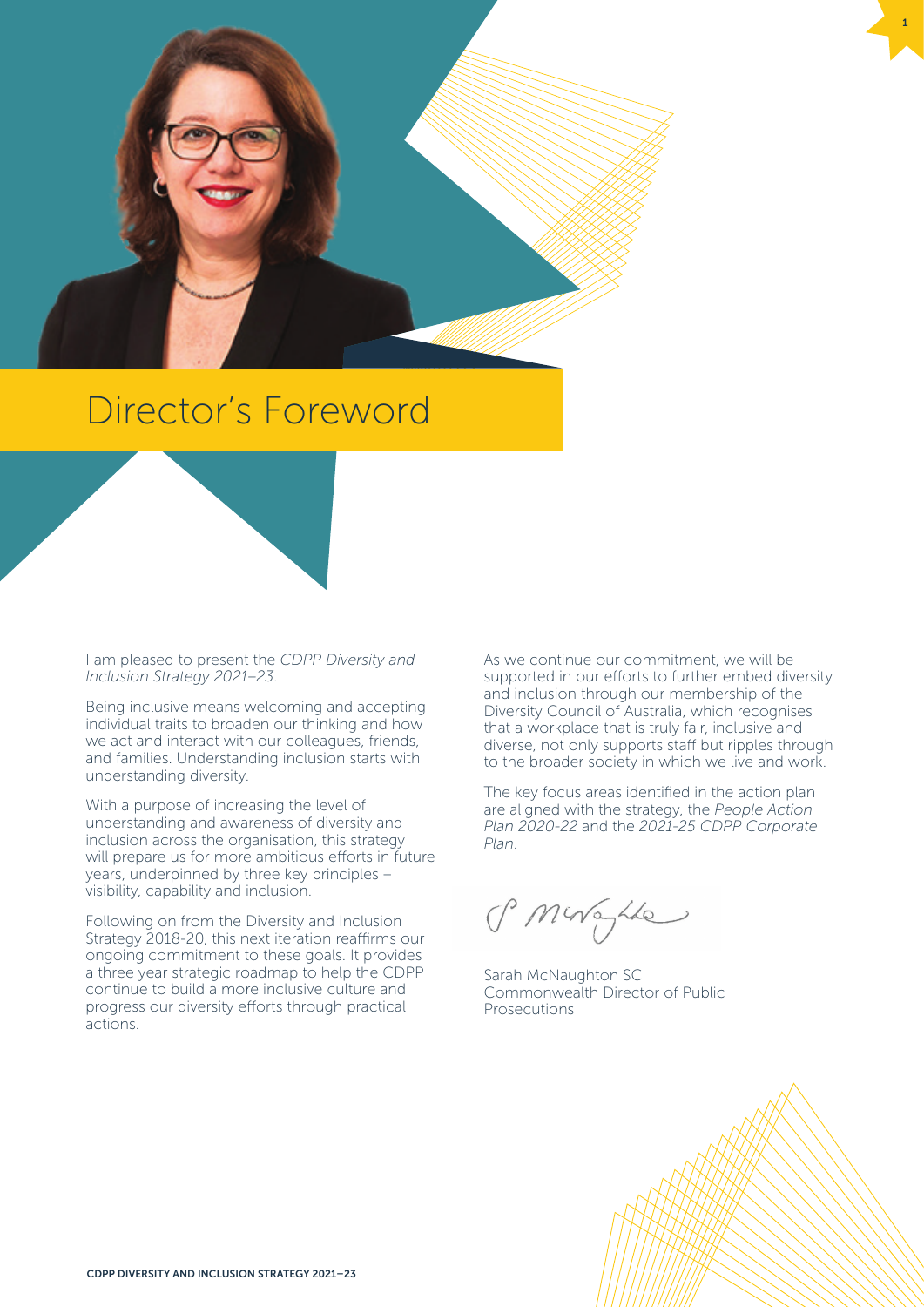<span id="page-5-0"></span>

The CDPP is committed to fostering an inclusive and diverse workforce and culture. Our common goals are categorised into three strategic themes:





In order to drive sustainable change, this strategy is underpinned by three key principles which are reflected in our action plan:

#### Visibility:

The CDPP's commitment to diversity and inclusion is actively and visibly promoted.

#### Capability:

The CDPP workforce is equipped with the knowledge required to embrace and embed workplace inclusion across the organisation and identify unconscious bias, addressing it, where it may exist.

#### Inclusion:

The CDPP drives a consistent, supportive, and respectful approach to inclusion and seeks to create career pathways for diverse talent.

2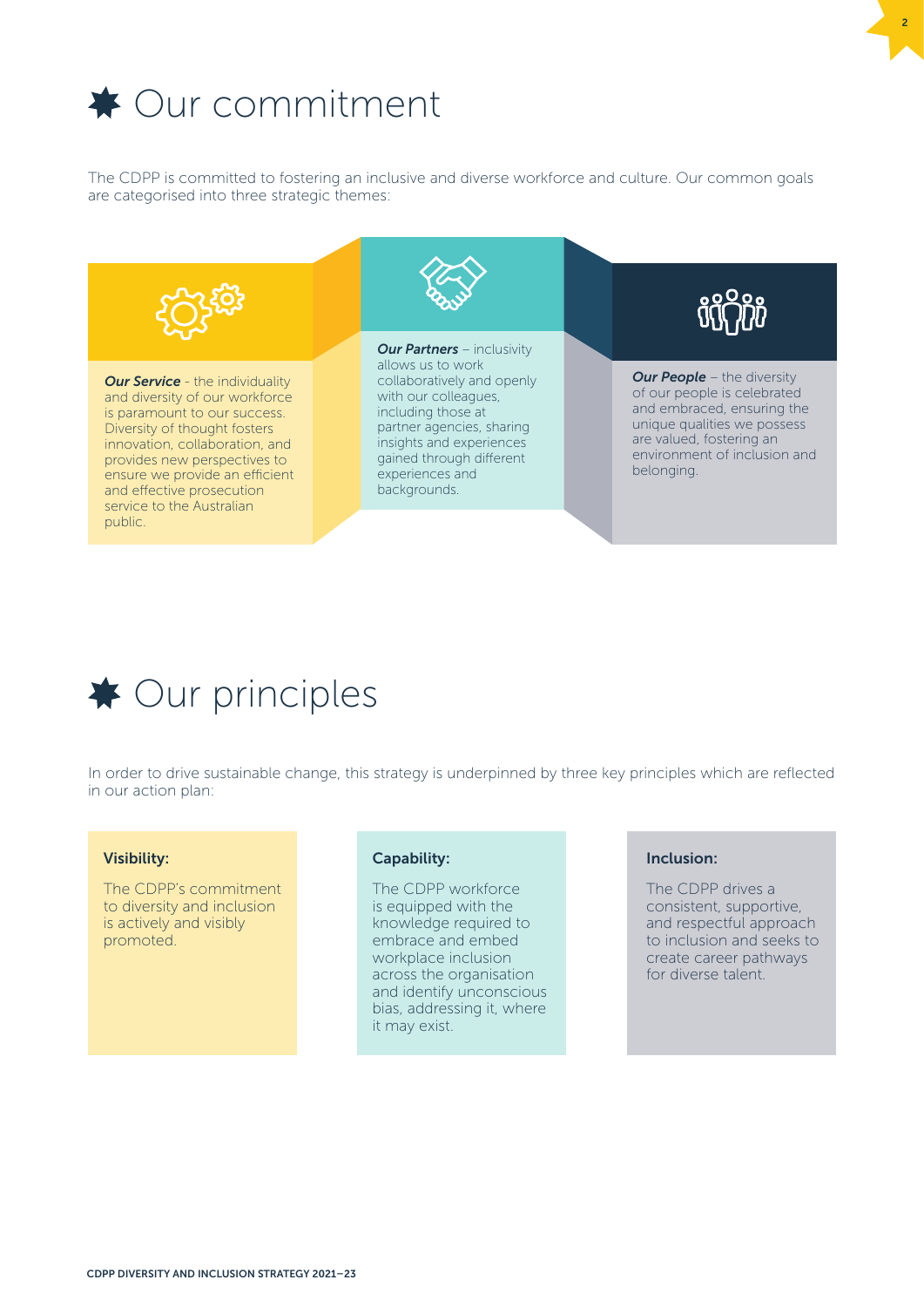<span id="page-6-0"></span>

The CDPP aims to provide an effective and efficient independent prosecution service that contributes to a fair, safe and just Australia where Commonwealth laws are respected, offenders are brought to justice and potential offenders are deterred.

3

We recognise diversity comprises many forms, including gender, sexual orientation, educational or professional background, cultural and linguistic backgrounds, caring responsibilities, age, ability and life experiences. We celebrate this through our achievements against our strategic themes.

Through the implementation of our Diversity and Inclusion Strategy 2021−23, we will continue our commitment to foster an inclusive and respectful culture which allows our people to flourish.

We will promote our commitment to a harassment free work environment and support individuality, harnessing the benefits that come from a diverse workforce. We will continue to explore the creation of career pathways for diverse talent within the CDPP and be proactive and visible in demonstrating our commitment to diversity and inclusion.

Our individual views, values, experiences and perspectives shape and strengthen how we deliver a shared and consistent service to a diverse Australian community. It is through inclusion and embracing diversity we are able to relate to, understand, and serve the Australian public and that our people feel safe to bring their whole selves to work.

### ◆ What have we achieved so far?

Since the implementation of the Diversity and Inclusion Strategy 2018-20, the CDPP has achieved a number of key milestones including:

- The establishment of the Diversity Network, which has contributed to promoting a positive culture and increased awareness toward diversity across the CDPP.
- Promoting diversity through shared stories and experiences while celebrating days of significance.
- Improving the CDPP's responsiveness to culturally and linguistically diverse stakeholders through the development of the *Multicultural Access and Equity Action Plan 2018-20*.
- Focusing on building and embedding relationships, respect and opportunities for Aboriginal and/or Torres Strait Islander people through establishing the *CDPP's Reconciliation Action Plan 2018-19*.
- Providing recommendations to ELG on opportunities to address challenges within the gender equality space.
- Continuing participation in the Women in Law Enforcement Strategy (WILES) mentoring program.
- Implementing 'RecruitAbility' removing barriers and encouraging participation in recruitment from persons who identify as having a disability.
- Implementing a *Reasonable Adjustments Policy* in September 2019.
- Ensuring information access is available for all employees and stakeholders through digital platforms, supporting those with vision and hearing impairments.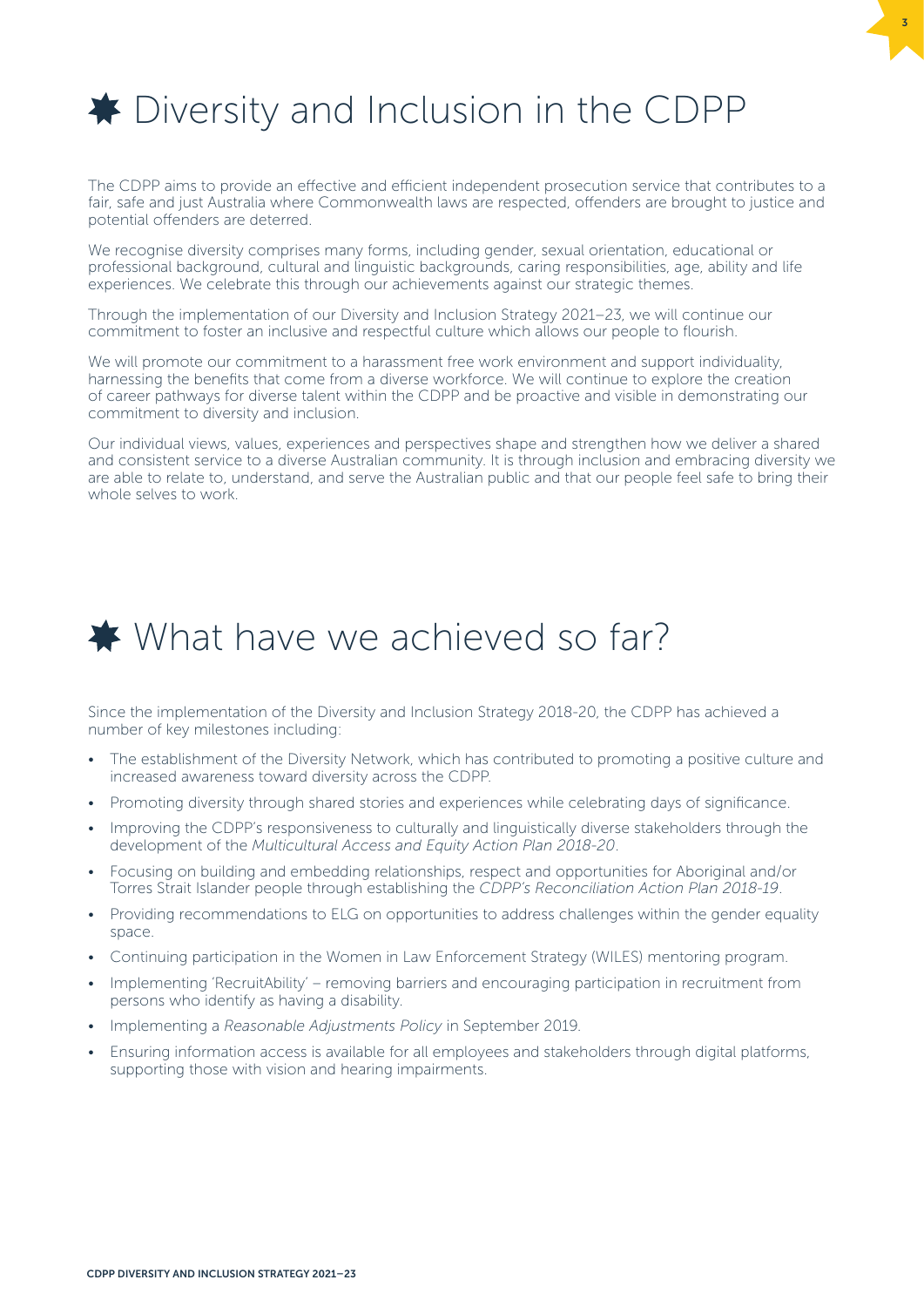<span id="page-7-0"></span>

|                                                       | <b>CDPP Census 2019</b> | <b>CDPP Census 2020</b> | CDPP Census 2021 |
|-------------------------------------------------------|-------------------------|-------------------------|------------------|
| Gender - females                                      | 64%                     | 66%                     | 65%              |
| <b>Gender - males</b>                                 | 30%                     | 28%                     | 28%              |
| Gender - prefer not<br>$\vec{q}^{\text{D}}$<br>to say | 6%                      | 6%                      | 7%               |
| Aboriginal/Torres<br>Strait Islander People           | 1%                      | 1%                      | 1%               |
| Q<br>People born overseas                             | 15%                     | N/A                     | 18%              |
| 木 う People with<br>♦ 6g disability                    | 6%                      | 4%                      | 6%               |
| LGBTI+ identifying<br>people                          | 5%                      | 6%                      | 8%               |
| <b>Carers</b><br>€                                    | 34%                     | 32%                     | 34%              |

4

### Other CDPP Diversity Statistics

|                                                                        | <b>CDPP Census 2019</b> | <b>CDPP Census 2020</b> | <b>CDPP Census 2021</b> |
|------------------------------------------------------------------------|-------------------------|-------------------------|-------------------------|
| People aged 55+ years                                                  | 13.9%                   | 12.6%                   | 13.3%                   |
| <b>Women in senior</b><br>leadership roles (SES<br>including Director) | 42%                     | 48%                     | 50%                     |
| ₹! Part-Time                                                           | 11.9%                   | 10.5%                   | 9.5%                    |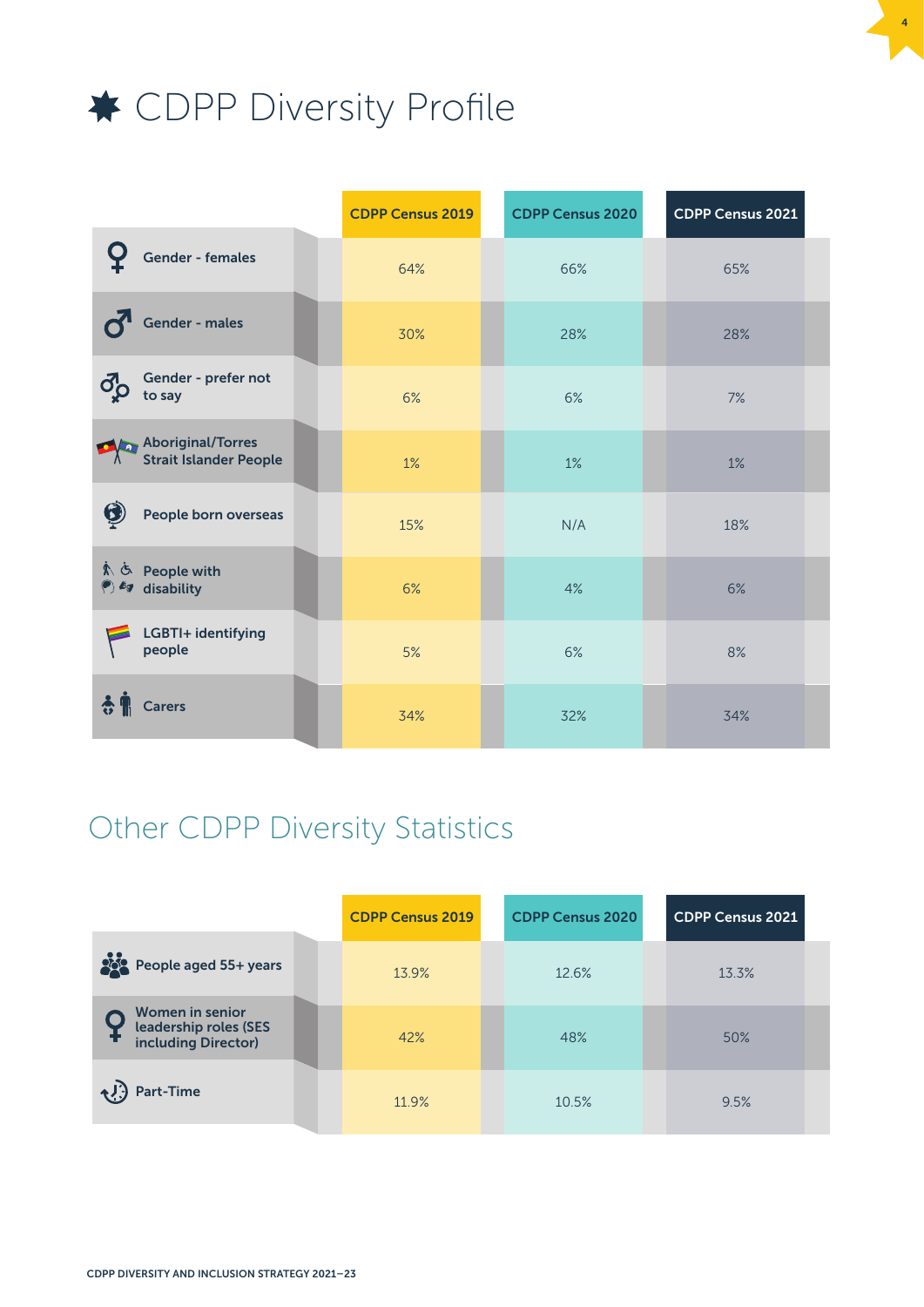<span id="page-8-0"></span>

The CDPP Diversity and Inclusion Network (the Network) is a working group with representatives across all Practice Groups and the Enabling Services Group. The purpose of the Network is to articulate the vision for a diverse and inclusive workforce, by:

- reviewing and seeking feedback on draft initiatives.
- supporting and promoting diversity events.
- using its position and influence to drive cultural change.
- providing input on diversity related issues.

The Diversity and Inclusion Network demonstrates the CDPP's commitment to diversity and inclusion and values the thoughts and input from its workforce on this important topic. The Network is one mechanism for influencing organisational cultural change and helps to provide an agency wide focus on diversity and inclusion initiatives across the Office.



5

We acknowledge the significant contribution our workforce and the Network has made to developing this strategy and for their ongoing commitment to achieving inclusive workplace outcomes.

### $\bigstar$  Monitoring our Progress

We will work towards success by monitoring our performance against the Strategy, in line with the measures identified within our supporting Action Plan. The People Communication and Change Branch (PCCB), in conjunction with the Diversity Network, will achieve this by steering the delivery of our objectives.

In accordance with the CDPP planning framework, the Strategy and Action Plan is aligned to CDPP's strategic priorities as outlined in the CDPP Corporate Plan 2021-25 and will be updated to meet any new Agency requirements and emerging priorities.

We will monitor progress against all identified actions, including reporting on the diversity of our workforce, evaluating trends and assessing organisational culture for areas of improvement.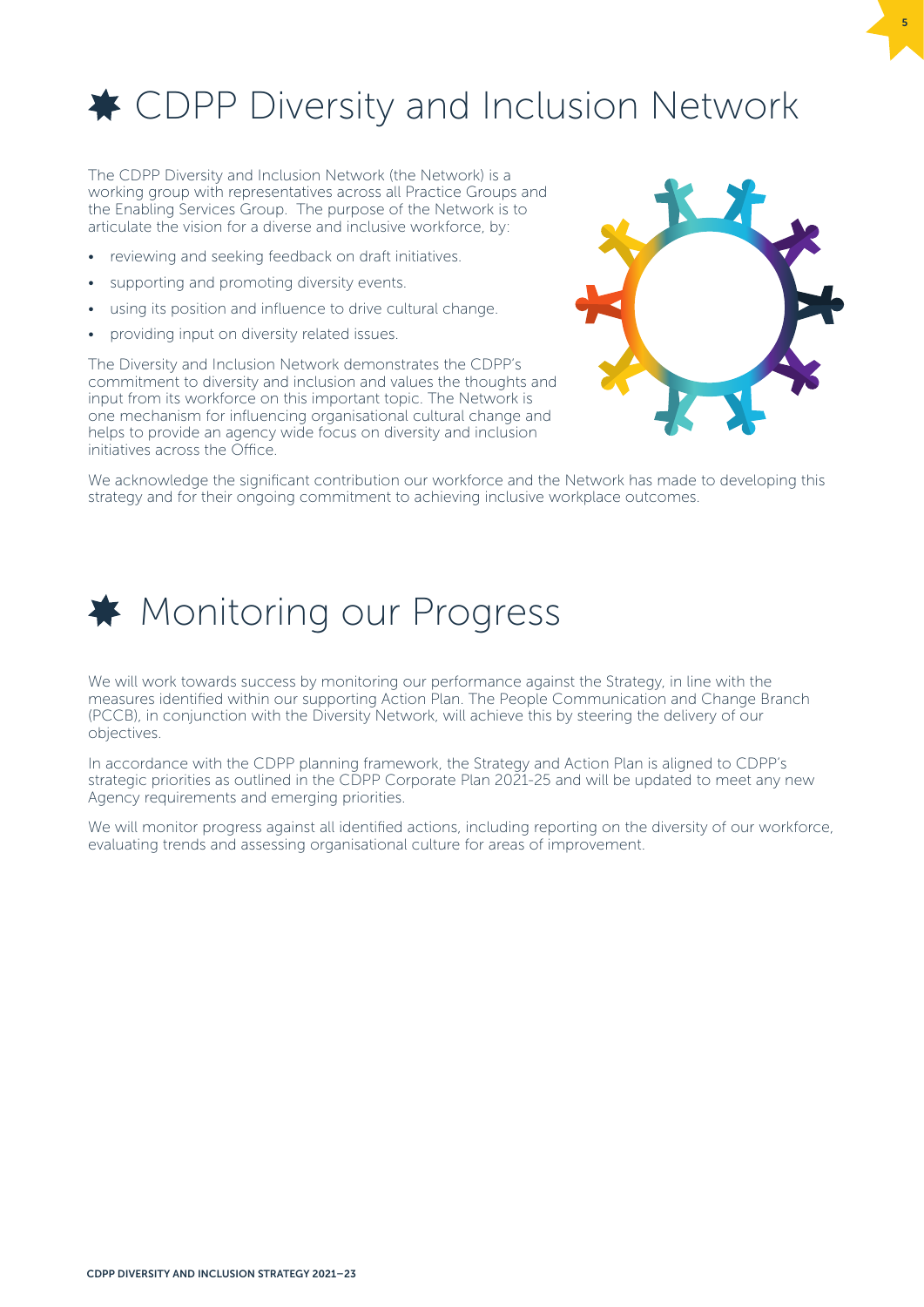## <span id="page-9-0"></span>Diversity and Inclusion Action Plan 2021–23

6

### **★** Visibility

|  | <b>Objective</b>                                                                                                                                       | <b>Action</b>                                                                                                                                                                                                                     | <b>Accountability</b>                                                                                                                  | <b>Timeframe</b>                                                                                                    | <b>Measure of success</b>                                                                                                                                        |
|--|--------------------------------------------------------------------------------------------------------------------------------------------------------|-----------------------------------------------------------------------------------------------------------------------------------------------------------------------------------------------------------------------------------|----------------------------------------------------------------------------------------------------------------------------------------|---------------------------------------------------------------------------------------------------------------------|------------------------------------------------------------------------------------------------------------------------------------------------------------------|
|  | The CDPP's commitment<br>to diversity and inclusion<br>is actively and visibly<br>promoted                                                             | <b>PCCB</b><br>Mar 2022<br>Reflecting our commitment to<br>diversity and inclusion, appoint SES<br>Officers who serve as champions, in<br>addition to our Diversity Champion,<br>for our identified diversity groups of<br>focus: | A CDPP SES Officer is<br>appointed to each of the<br>three identified diversity<br>groups of focus, within the<br>specified timeframe. |                                                                                                                     |                                                                                                                                                                  |
|  |                                                                                                                                                        | • Aboriginal and Torres Strait Islander<br>People with Disability<br>$\bullet$<br>LGBTIQA+<br>$\bullet$                                                                                                                           |                                                                                                                                        |                                                                                                                     | Role charters are established<br>for each of the Diversity<br>Champion roles and are<br>made available on e-hub.                                                 |
|  | Actively promote and celebrate<br>annual diversity days of significance,<br>to educate and increase awareness<br>relating to a specific diverse group. | <b>PCCB</b><br>Divserity and<br><b>Inclusion Network</b>                                                                                                                                                                          | Ongoing                                                                                                                                | At least four diversity days of<br>significance (as endorsed by<br>the CDPP ELG) are observed<br>per calendar year. |                                                                                                                                                                  |
|  |                                                                                                                                                        |                                                                                                                                                                                                                                   |                                                                                                                                        |                                                                                                                     | Each of the diversity days<br>of significance are utilised<br>to promote awareness and<br>educate CDPP staff on a key<br>diversity issue in a meaningful<br>way. |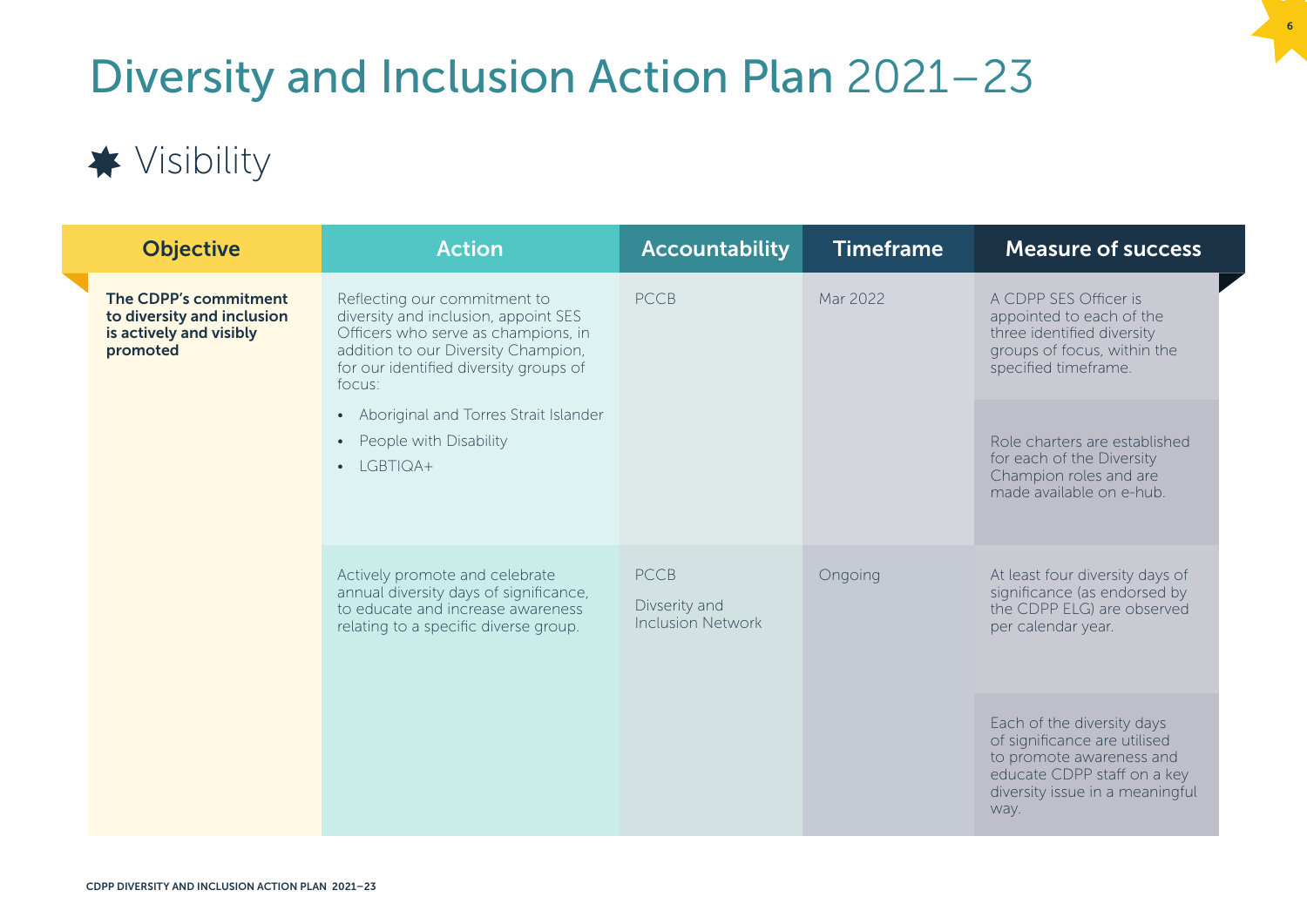<span id="page-10-0"></span>

| <b>Objective</b>                                                                                                                                                       | <b>Action</b>                                                                                                                                                                                                   | <b>Accountability</b>                                                       | <b>Timeframe</b> | <b>Measure of success</b>                                                                                                                                                                                            |
|------------------------------------------------------------------------------------------------------------------------------------------------------------------------|-----------------------------------------------------------------------------------------------------------------------------------------------------------------------------------------------------------------|-----------------------------------------------------------------------------|------------------|----------------------------------------------------------------------------------------------------------------------------------------------------------------------------------------------------------------------|
| The CDPP workforce<br>is equipped with the<br>knowledge required to<br>embrace and embed<br>workplace inclusion<br>across the organisation<br>and identify unconscious | The SBS Inclusion Program - Core<br>Inclusion Course is mandated for any<br>CDPP employee participating on a<br>recruitment selection committee.<br>Establish an approach to undertaking                        | <b>PCCB</b><br><b>Selection Committee</b><br>Members<br><b>HR Delegates</b> | May 2022         | All selection committee<br>members and recruitment<br>delegates complete the SBS<br>Inclusion Program - Core<br>Inclusion Course prior to<br>undertaking shortlisting or<br>interview processes.                     |
| bias, addressing it, where<br>it may exist.                                                                                                                            | audits of compliance against the<br>undertaking of the The SBS Inclusion<br>Program - Core Inclusion Course as<br>a mandatory training requirement for<br>selection committees, delegates and<br>members of HR. |                                                                             |                  | All members of HR complete<br>the SBS Inclusion Program<br>- Core Inclusion Course, in<br>the context they provide best<br>practice advice.                                                                          |
|                                                                                                                                                                        |                                                                                                                                                                                                                 |                                                                             |                  | Results of compliance audits<br>show completion of training<br>requirements for all selection<br>committees, delegates and<br>relevant members of HR prior<br>to undertaking shortlisting or<br>interview processes. |
|                                                                                                                                                                        | Include the SBS Inclusion Program<br>- Core Inclusion Course as a<br>component of the CDPP Induction<br>Program for new employees.                                                                              | <b>PCCB</b><br>Managers                                                     | Mar 2022         | The SBS Inclusion Program -<br>Core Inclusion Course is<br>included in the CDPP Induction<br>Program, with high rates of<br>course completion overserved.                                                            |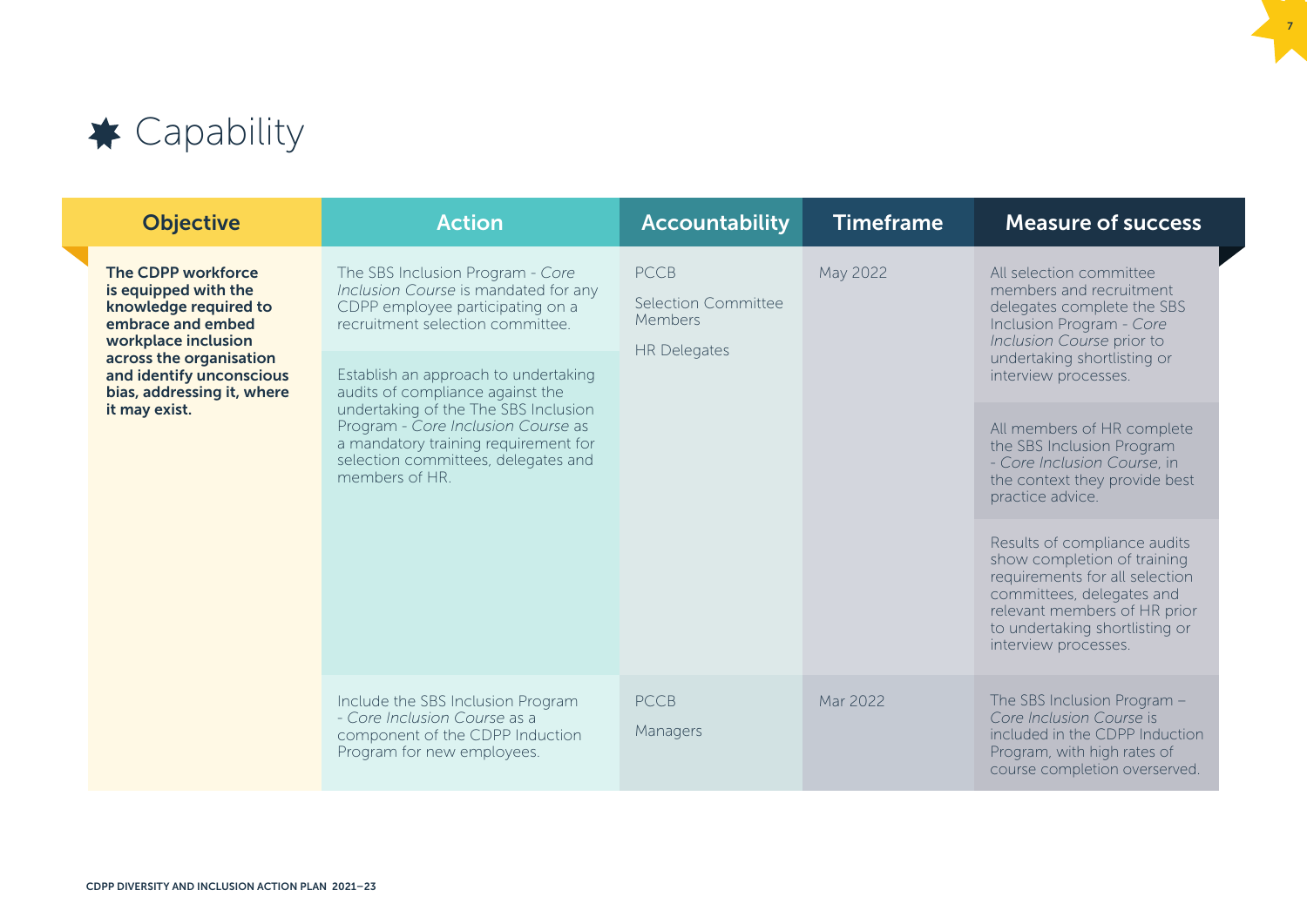<span id="page-11-0"></span>

|  | <b>Objective</b>                                                                                                                                                                                                             | <b>Action</b>                                                                                                                                                                                   | <b>Accountability</b>    | <b>Timeframe</b> | <b>Measure of success</b>                                                                                                                                                                                                        |                                                                                                                      |
|--|------------------------------------------------------------------------------------------------------------------------------------------------------------------------------------------------------------------------------|-------------------------------------------------------------------------------------------------------------------------------------------------------------------------------------------------|--------------------------|------------------|----------------------------------------------------------------------------------------------------------------------------------------------------------------------------------------------------------------------------------|----------------------------------------------------------------------------------------------------------------------|
|  | <b>The CDPP workforce</b><br>is equipped with the<br>knowledge required to<br>embrace and embed<br>workplace inclusion<br>across the organisation<br>and identify unconscious<br>bias, addressing it, where<br>it may exist. | Diversity and Inclusion<br>May 2022<br>Establish a program of informal<br>learning opportunities, such as<br>Network<br>lunch-and-learn or online sessions,<br>to educate and promote awareness | diversity and inclusion. |                  |                                                                                                                                                                                                                                  | A program of learning<br>opportunities is developed and<br>endorsed by the Diversity and<br><b>Inclusion Network</b> |
|  |                                                                                                                                                                                                                              |                                                                                                                                                                                                 |                          |                  | Learning opportunities are<br>utilised to solicit ideas from<br>CDPP employees on how<br>the Diversity and Inclusion<br>Network can effectively<br>support and drive inclusion<br>efforts.                                       |                                                                                                                      |
|  |                                                                                                                                                                                                                              | Develop a Diversity and Inclusion<br>Communication Plan which<br>promotes, educates and builds<br>awareness of key diversity and<br>inclusion issues.                                           | <b>PCCB</b>              | Jun 2022         | A Diversity and Inclusion<br>Communication Plan is<br>developed within the specified<br>timeframe                                                                                                                                |                                                                                                                      |
|  |                                                                                                                                                                                                                              |                                                                                                                                                                                                 |                          |                  | Communication material<br>regarding Diversity and<br>Inclusion issues, training,<br>employment provisions,<br>entitlement, business practices<br>or resources are promoted<br>regularly, in line with the<br>communication plan. |                                                                                                                      |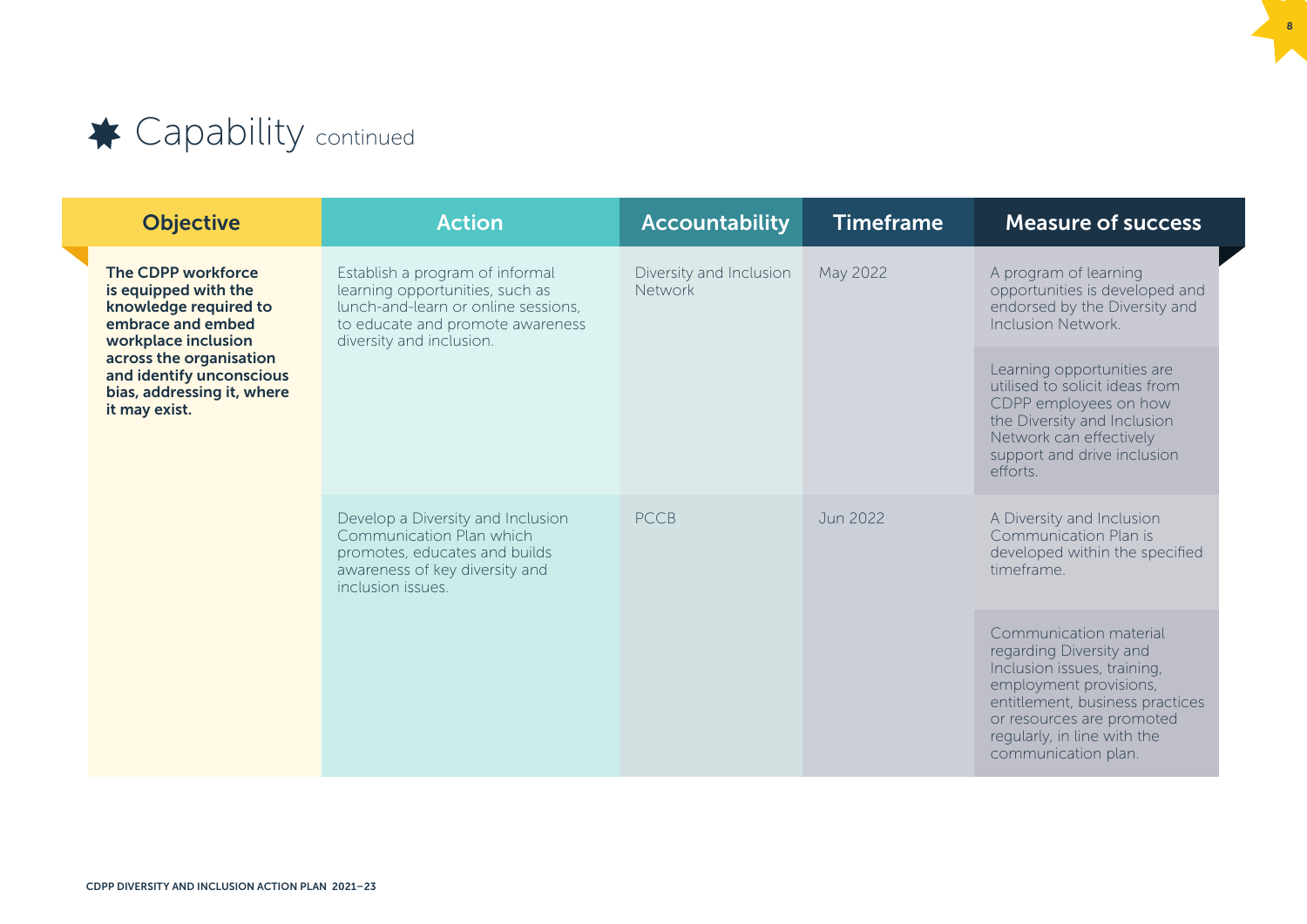<span id="page-12-0"></span>

|  | <b>Objective</b>                                                                                                                                      | <b>Action</b>                                                                                                                                                                                              | <b>Accountability</b>                                    | <b>Timeframe</b> | <b>Measure of success</b>                                                                                                                                                                                                           |
|--|-------------------------------------------------------------------------------------------------------------------------------------------------------|------------------------------------------------------------------------------------------------------------------------------------------------------------------------------------------------------------|----------------------------------------------------------|------------------|-------------------------------------------------------------------------------------------------------------------------------------------------------------------------------------------------------------------------------------|
|  | The CDPP drives a<br>consistent, supportive,<br>and respectful approach<br>to inclusion and seeks to<br>create career pathways<br>for diverse talent. | Review the CDPP's conduct-related<br>policies, quidance and supporting<br>frameworks, to embed a safe and<br>inclusive workplace, making updates<br>where necessary.                                       | <b>PCCB</b>                                              | Apr 2022         | A review of the CDPP's conduct<br>related policies, quidance<br>and supporting frameworks is<br>undertaken, with updates made<br>where necessary, within the<br>specified timeframe.                                                |
|  |                                                                                                                                                       | Explore ways in which the CDPP may<br>establish career pathways for diverse<br>talent, with a focus on opportunities<br>for Indigenous and Torres Strait<br>Islander people and people with<br>disability. | <b>PCCB</b><br>Diversity and Inclusion<br><b>Network</b> | Jun 2022         | Through building strong<br>working relationships with<br>external organisations, explore<br>opportunities to establish<br>partnerships and leverage off<br>existing employment programs<br>to potentially pilot into the<br>CDPP.   |
|  |                                                                                                                                                       | Acknowledgement of Country<br>is standard practice at the<br>commencement of all significant<br>CDPP meetings and events, and,<br>where appropriate, Welcome to<br>Country.                                | <b>PCCB</b><br>Diversity and Inclusion<br>Network        | Dec 2021         | All CDPP employees are<br>accountable for undertaking an<br>Acknowledgement of Country<br>at the commencement of all<br>significant CDPP meetings and<br>events.                                                                    |
|  |                                                                                                                                                       |                                                                                                                                                                                                            |                                                          |                  | The Indigenous and Torres<br>Strait Islander Champion, with<br>support from the Diversity<br>and Inclusion Network,<br>supports leaders in organising<br>a Welcome to Country for<br>significant CDPP events, where<br>appropriate. |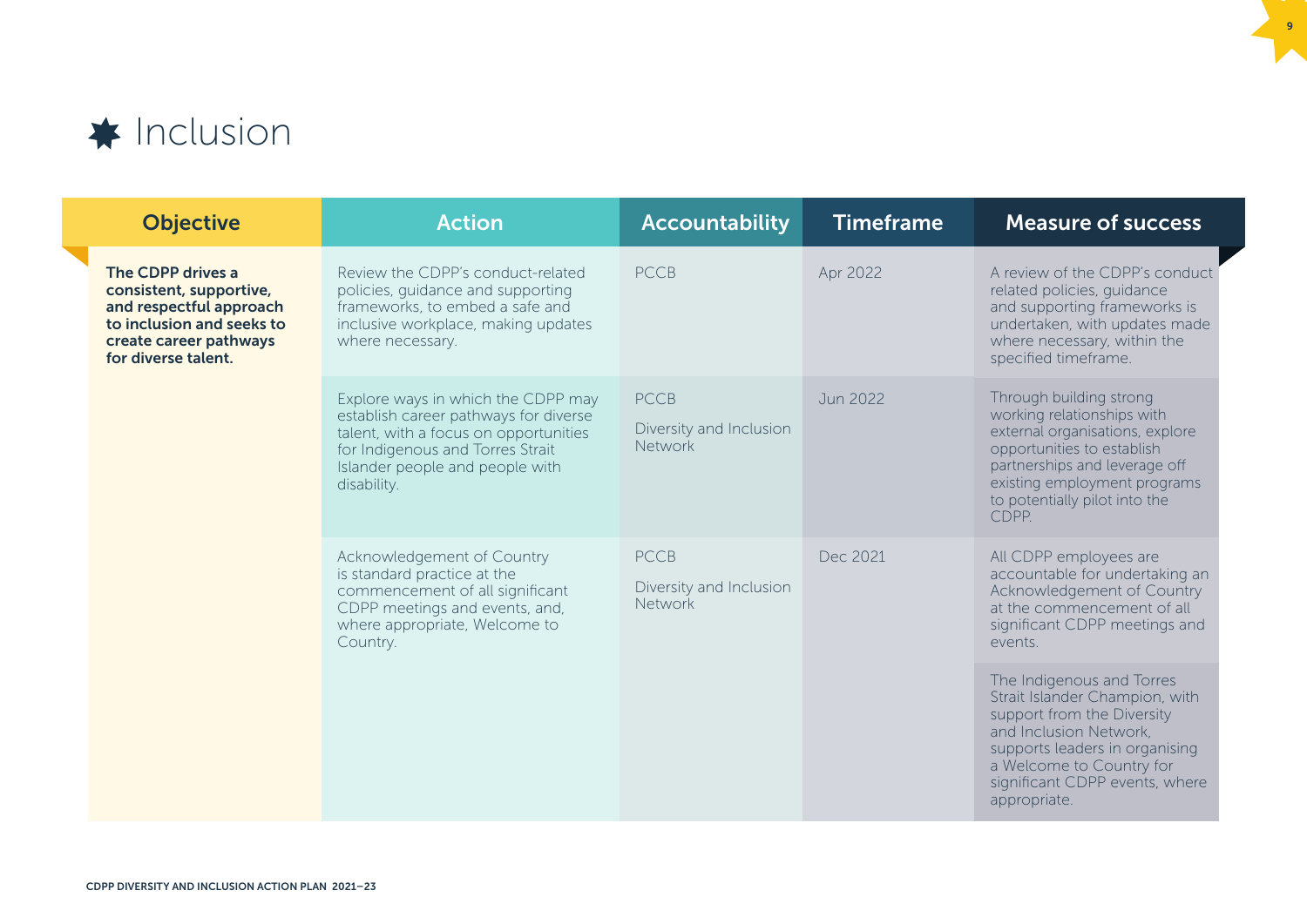### <span id="page-13-0"></span>**Inclusion** continued

| <b>Objective</b>                                                                                                                                      | <b>Action</b>                                                                                                                                                                                                                                                                                                            | <b>Accountability</b>                                    | <b>Timeframe</b> | <b>Measure of success</b>                                                                                                                                                   |
|-------------------------------------------------------------------------------------------------------------------------------------------------------|--------------------------------------------------------------------------------------------------------------------------------------------------------------------------------------------------------------------------------------------------------------------------------------------------------------------------|----------------------------------------------------------|------------------|-----------------------------------------------------------------------------------------------------------------------------------------------------------------------------|
| The CDPP drives a<br>consistent, supportive,<br>and respectful approach<br>to inclusion and seeks to<br>create career pathways<br>for diverse talent. | The history and acknowledgement of<br>the traditional owners of the land on<br>which each CDPP office is located is<br>displayed.                                                                                                                                                                                        | <b>PCCB</b><br>Diversity and Inclusion<br><b>Network</b> | Mar 2022         | The CDPP engages with local<br>indigenous land councils to<br>seek information on traditional<br>owners and history of the land<br>on which each CDPP office is<br>located. |
|                                                                                                                                                       | <b>PCCB</b><br>Continue to monitor engagement<br>of diverse counsel in line the CDPP's<br>LBI<br>adoption of the Gender Equitable<br>Briefing Policy with updates to ELG.<br><b>PCCB</b><br>Develop quidelines as a sustainable<br>mechanism for creating accessible<br>and inclusive content, products and<br>services. |                                                          | Jun 2022         | A process to better monitor<br>and track the CDPP's adoption<br>of the Gender Equitable<br>Briefing Policy is developed and<br>implemented.                                 |
|                                                                                                                                                       |                                                                                                                                                                                                                                                                                                                          |                                                          | Ongoing          | Data is used to identify gaps<br>and strategies to address these<br>gaps.                                                                                                   |
|                                                                                                                                                       |                                                                                                                                                                                                                                                                                                                          |                                                          | May 2022         | Guidelines are developed,<br>promoted and made available<br>for on e-hub.                                                                                                   |
|                                                                                                                                                       |                                                                                                                                                                                                                                                                                                                          |                                                          | Ongoing          | CDPP employees feel they are<br>equipped with the knowledge<br>and resources to confidently<br>develop inclusive content,<br>products and services.                         |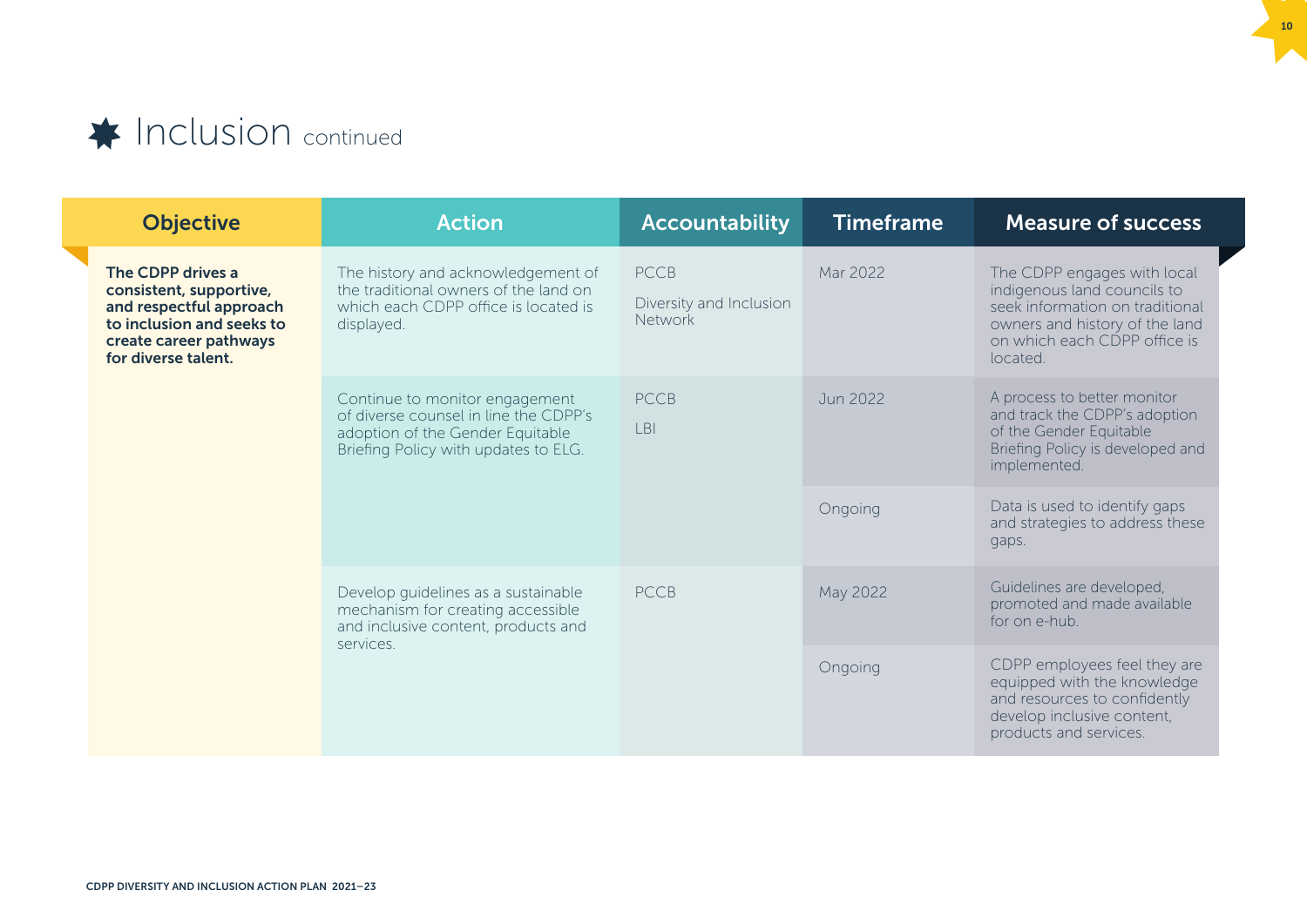### <span id="page-14-0"></span>◆ Accountability and Reporting of the Action Plan

| <b>Objective</b>                                                                                                         | <b>Actions</b>                                                                                                                                                                         |
|--------------------------------------------------------------------------------------------------------------------------|----------------------------------------------------------------------------------------------------------------------------------------------------------------------------------------|
| CDPP Senior Leaders are active and visible in their<br>accountability for, and commitment to diversity<br>and inclusion. | Diversity representation data is presented and regularly discussed at the Workforce Planning<br>Committee (WPC) meetings, including associated strategies to address areas of concern. |
|                                                                                                                          | The role and accountabilities of identified employees in Diversity Champion roles are robust and<br>clear, with responsibilities endorsed and published on e-hub.                      |
| <b>Clear benchmarks are established for measuring</b><br>the progress of diversity and inclusion within the<br>CDPP.     | Through the CDPP's Diversity Council of Australia membership, participate in the Inclusion@Work<br>Index in 2022 and 2023.                                                             |
|                                                                                                                          | Data from the APS Census is analysed for insights and trends.                                                                                                                          |
|                                                                                                                          | The CDPP Diversity Network Survey is run annually and a framework established to best utilise the<br>insights given through analysis of results.                                       |